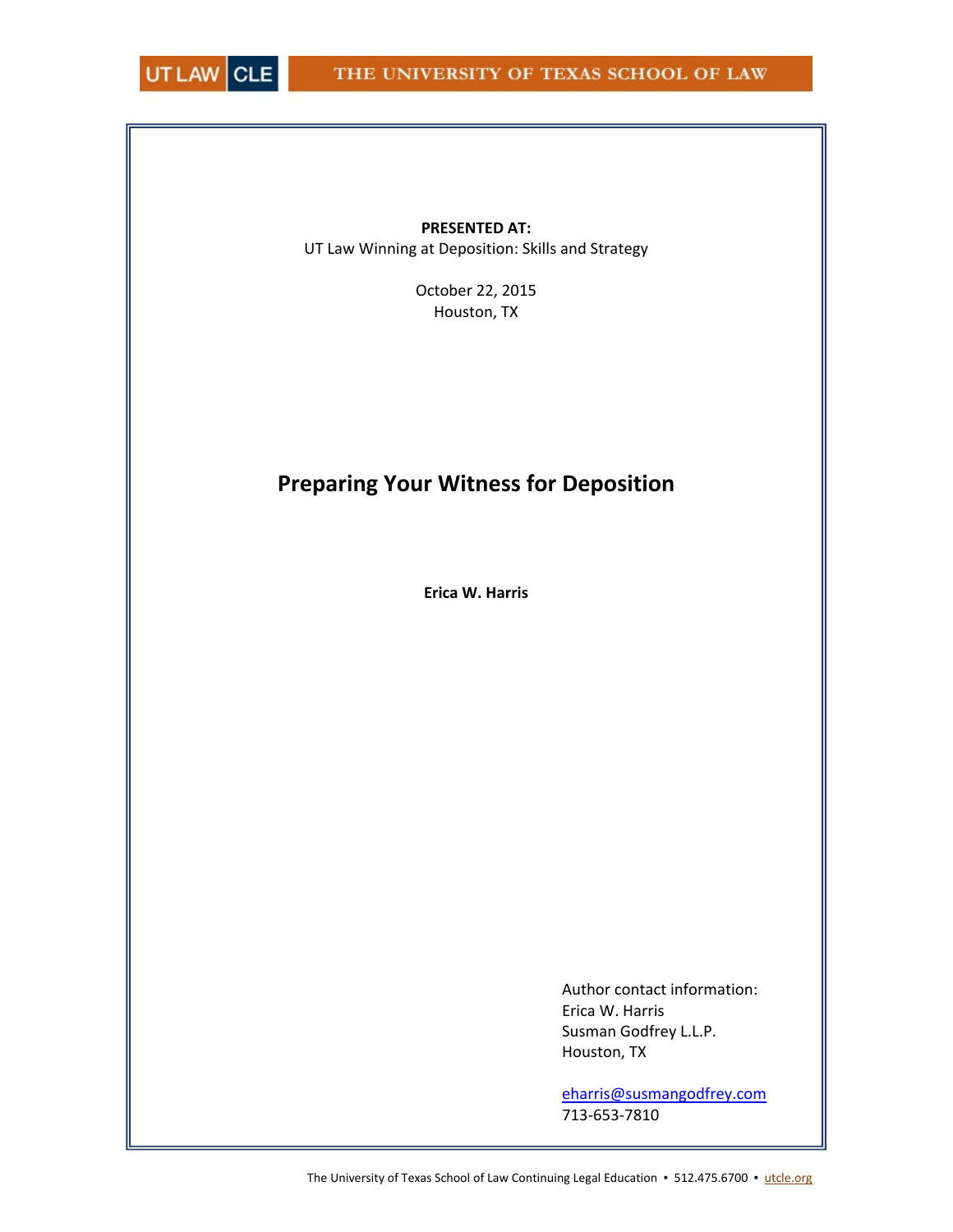Frequently the jury's only exposure to a witness is through a 10-minute, highly edited excerpt of his deposition. This stark fact should guide the attorney who prepares a witness for a deposition. Below are some guidelines for preparing a witness well.<sup>1</sup>

## **I. PREPARATION BEFORE YOU MEET WITH THE WITNESS**

# **A. Prepare a cast of characters**

 You need to know who the deponent is and how he fits into the story. A cast of characters is often the best starting point for this effort. A cast of characters lists everyone relevant to the case, their company affiliation and title, and a ten word or less description of each person's knowledge.

## **B. Conduct interviews**

 You will need to have interviewed not just the deponent but also all other relevant witnesses to whom you can gain access without the need for a subpoena. Consistency between witnesses on your side of the case is important. Interviewing everyone on your side of the case is the only way to discover any inconsistencies. You want to be able to test your deponent's story during the preparation session. Knowing only the deponent's story in isolation will not allow you to prepare sufficiently for the mock cross examination.

## **C. Prepare a written chronology**

You need to have prepared a written chronology before you prepare your witness. A written chronology is a time-sorted listing of key events. It includes all key facts, not just those that are good for your case. It ties the facts to particular sources of information, such as a document, deposition, or interview.

 $1$  Some of the guidelines below are not original but rather taken from my firm's internal memoranda.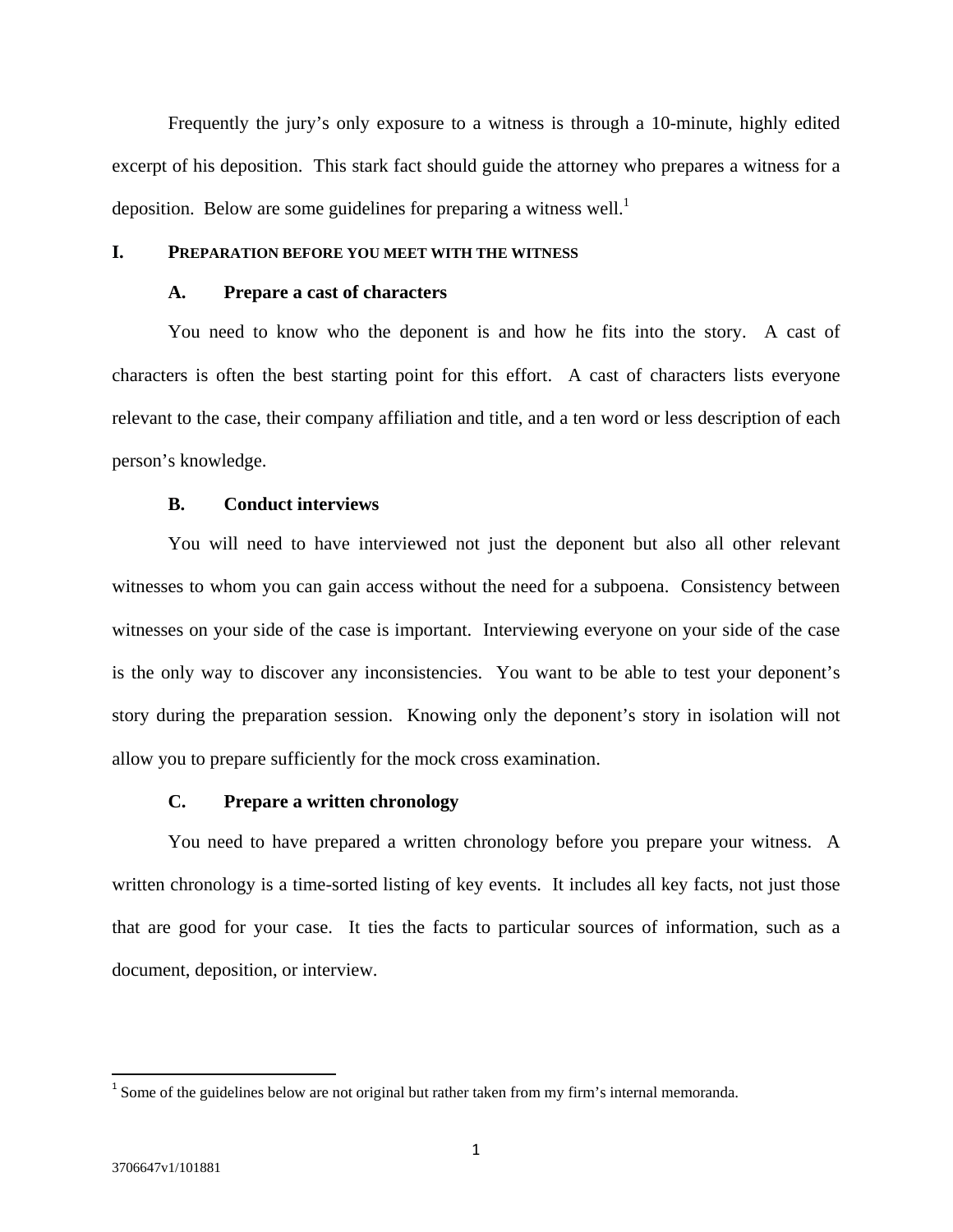## **D. Highlight key documents in the witness file**

The next step is to review the witness file. The witness file should include every document on which your witness' name appears. Do not include only those documents authored or addressed to your witness. Include all documents on which your witness was copied. Affidavits executed by the witness, interrogatory answers, and copies of the live pleadings are also crucial to the witness file. The deposition notice should also be included so that the deponent is clear as to place, time, and whether the deposition will be videotaped.

You should highlight the key documents within that witness file that are likely to be shown to the witness so that the witness does not see the document cold for the first time at the deposition. Because witnesses tire easily, preparation time with the witness is precious, and you will not want to waste valuable time with the witness going through every single document a witness received or on which he was copied. Instead, you will use during the live preparation of the witness only those key documents that you have identified as warranting discussion.

If you show the witness a computer generated box of all documents that have his name on it, you have done nothing to prepare him. If you ask him the toughest questions the other side can throw at him and then review with him his answer, he will feel a great sense of comfort when he is deposed, whether you or a potted plant is at his side.

# **E. Prepare an issues outline**

You will need to have an issues outline prepared and ready for use when you meet with your witness. The issues outline should include a checklist of the main issues in the case. It should be used by you -- the attorney -- only and not shown to the witness.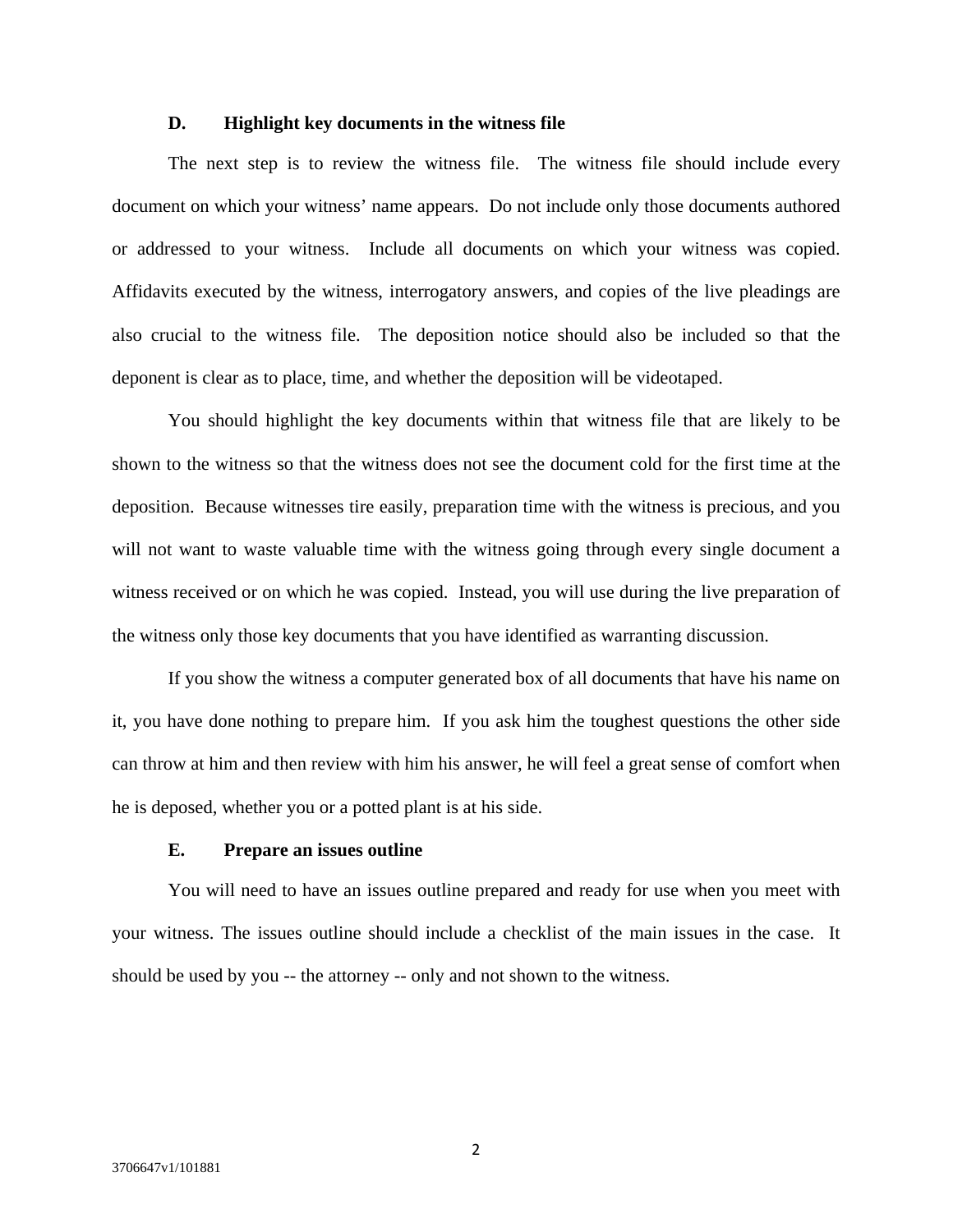When you prepare the issues outline, you need to think about why your deponent is being deposed. You need to get into the mind of your opponent. Why did your opponent ask to depose this person? What are the likely themes of your opponent's case? If you were on the other side of the case, what would you ask to get the facts you need to prove your case?

As an example, in a theft of trade secrets case, common themes are unethical conduct. So review with the witness what constitutes unethical conduct. Ask him what training he received regarding handling intellectual property. Ask whether he thinks the alleged conduct is wrong. Consider whether there are any statements on your client's website that could be used by your opponent during questioning.

# **F. Prepare the hardest questions and answers**

Before you meet with the witness, you should prepare a list of the ten hardest questions for the case. The questions should be the ones that keep you up at night. The answers should be developed with input from the client and the trial team.

You will not give a copy of the hardest questions memo to the witness. If you do, the witness will want to memorize the answers. Instead, the list of hardest questions and answers is a document that ensures you discuss with your witness the toughest questions your opponent could ask and the best answers to those tough questions in light of the entire view of the case.

# **II. PREPARATION WITH THE WITNESS**

# **A. Emphasize the artificial construct**

# 1. Snap judgments

The witness needs to understand that though he is sitting in a conference room, he is effectively speaking to a jury. In a videotaped deposition, how the witness looks and speaks is often more important than what he says. Jurors frequently form immediate impressions about a witness' demeanor. Either he's polite, responsive, helpful, straightforward, candid, competent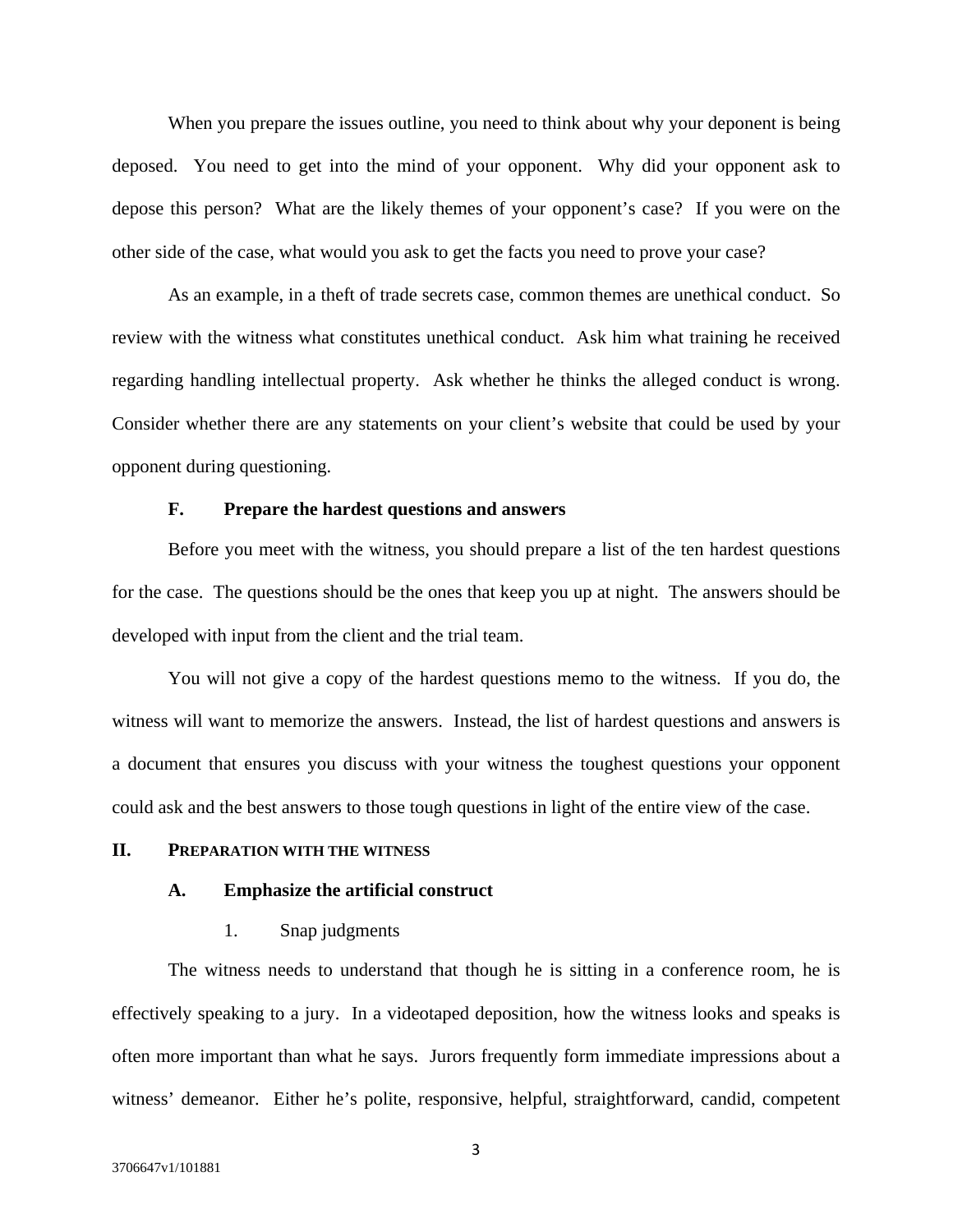and honest, or he's argumentative, conniving, nonresponsive, nitpicking, stupid, forgetful and incredible. And the jury draws these conclusions almost instantly, and sometimes unfairly, from snippets that are carefully chosen by opposing counsel from hours of testimony. The witness can be certain that opposing counsel will select that testimony that reveals the witness in the worst possible light.

The male witness should wear a dark single-breasted coat, blue shirt, red tie and no fancy watches or jewelry. His coat should remain on during the deposition. The female witness should wear a suit or a solid colored dress and jacket. Jewelry should be discreet. Her jacket should remain on during the deposition. You should advise the witness to look at the camera and not the questioner, and tell the videographer that you want the camera shot to be (a) head on and not with the witness looking askance, and (b) that light and not shadows cover the witness' face. Instruct the video operator that at no time is counsel to be included in the camera frame. Check from time to time during the deposition to be sure this is being done.

## 2. No laughing matter

The witness should not make any wise cracks or jokes and should not request a conference with counsel. Nothing can be edited out of the videotape, no matter how much in jest, off-color or embarrassing. You should explain to the witness that you will not be able to object during the deposition, except to advise the witness not to disclose something that is privileged. That's the reason for thorough preparation, and yes indeed, counsel will sit there like a potted plant! Some courts will not edit out counsel's comments, so be prepared that anything you say may be heard by the jury. If the witness needs a conference with you, tell him to ask for a restroom break. After the camera and the lapel mikes are turned off, and you are outside the conference room, the conference with the witness can take place.

4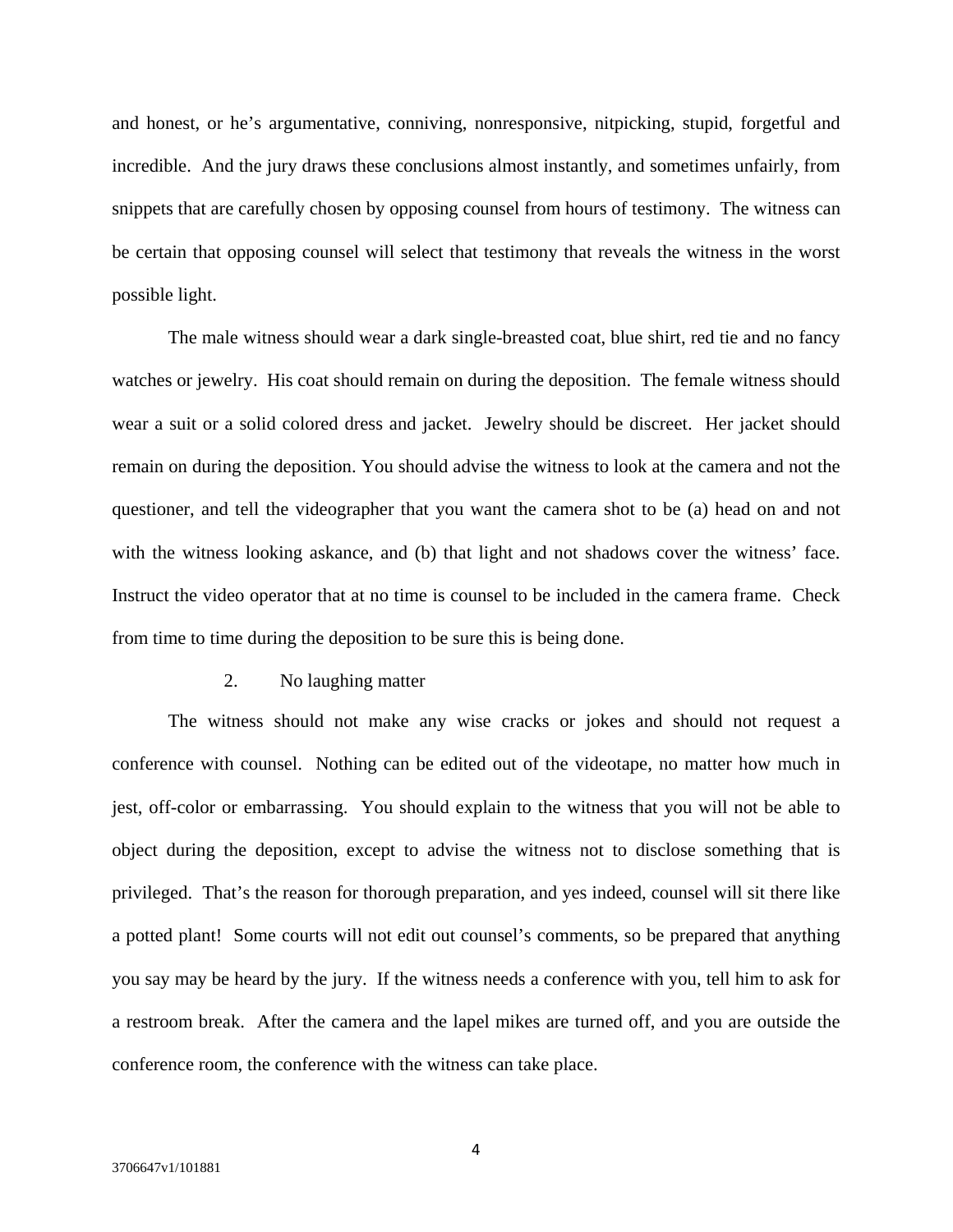# 3. Old fashioned formality

You need to explain to the witness that while the lawyers may refer to each other by their first names and joke with each other, the witness is not to adopt this informality. He should be urged to say "no, sir" and "yes, sir" and never address the questioner by his first name. This avoids the tendency of being either hostile or too friendly to the questioner. He should also sit upright in his chair, leaning forward, prepared to answer the next question with a prompt "no sir," "yes sir" or "absolutely not" or "of course," in much the same way as a tennis player prepares for the next serve.

#### **B. Review odd procedures**

Reviewing aspects of the deposition like objections, where the witness will sit, where the videographer will stand, where the court reporter will stand, how documents are stickered and used as exhibits, where exactly the deposition will be held, will all help to relax your witness at the time of deposition. People perform better when they know what to expect.

Similarly, most first time witnesses will be taken aback by questions regarding preparation for the deposition if not prepared to answer those questions. Let your witness know that he may unabashedly admit that he met with his counsel for however many hours he did but should not reveal anything about what was discussed at the meeting.

# **C. Ensure honest, clear and forthright answers**

# 1. Honest

The witness must be 100% truthful. You need to explain that you can deal with any answer, other than a lie, at trial. Any lie will destroy your case. If the witness ever recognizes that he has misspoke, he should correct his mistake immediately. Do not wait for a conference with counsel at a break.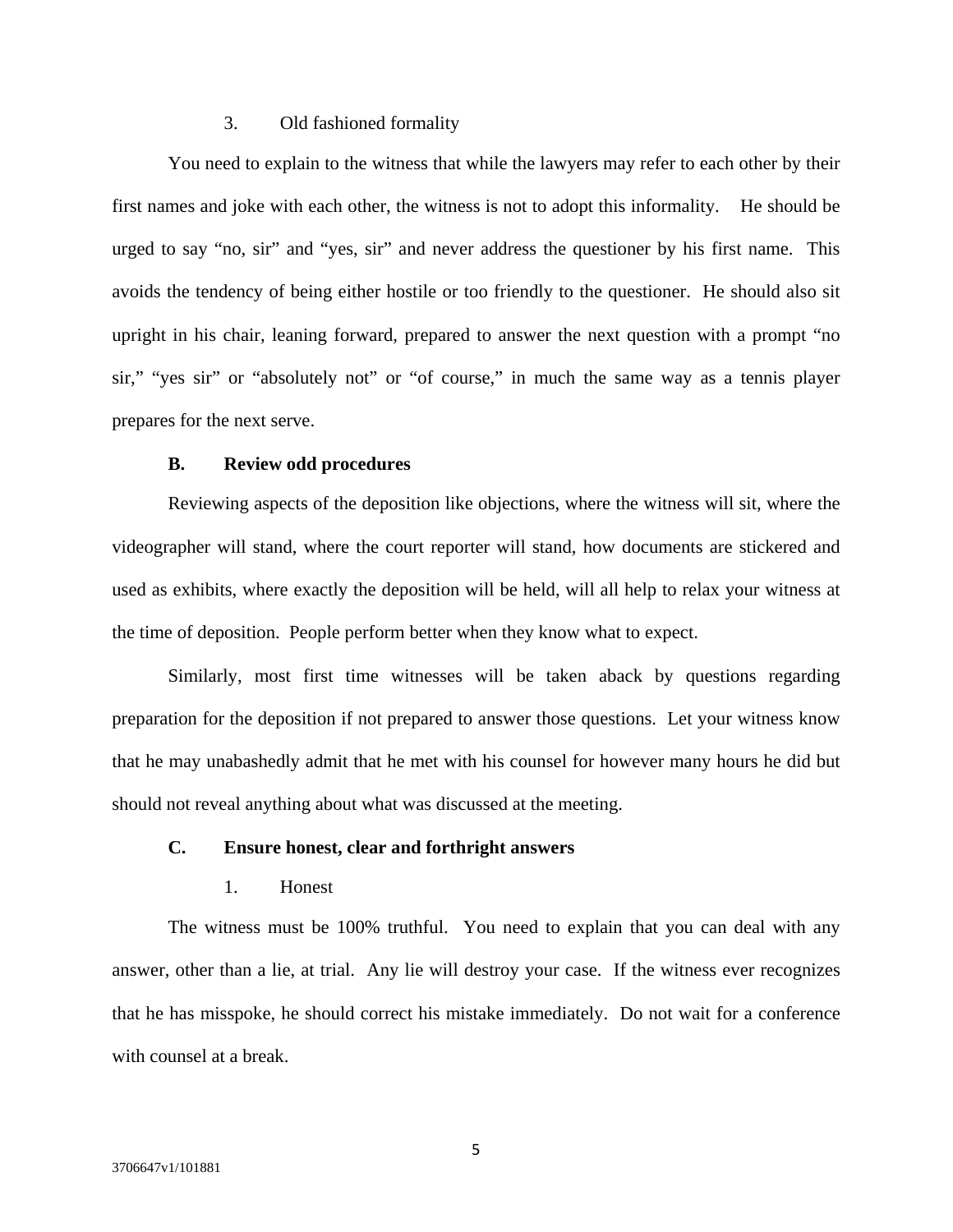# 2. Clear

Most questions that require a "yes" or "no" answer—and all do except those that begin with "why," "how," "explain," "when" or "where"—can usually be answered "no" because the questioner will generally load up the question with qualifiers and other adjectives that require a literal "no" answer. A "no sir" answer leaves the questioner with no place to go next. He will continue to invoke "no" answers until in frustration he asks "why did you say no?"

Witnesses must understand two rules: first, as soon as the question begins, the witness should determine whether it can be answered with a "Yes" or "No." Second, if it can, it is 95% probable that a "No" is a truthful answer. A "Yes" answer can be proud "Yes" by saying: "certainly," "of course", "absolutely", "I agree". The "No's" can be short answers that convey incredulity (*i.e.*, "are you kidding?") such as: "not at all", "never", "that's not true", "I disagree", "That's wrong." The witness should never add explanations. The attorney can ask for an explanation if he wants one. The witness should just answer "Yes" or "No."

# 3. Forthright

Jurors do not like witnesses who are argumentative and non-responsive. Their natural sympathy lies with the witness whom the lawyer is questioning. However, if the witness loses his temper or fails to give the lawyer a straight answer, the jury's sympathy can switch to the lawyer.

Do not allow the witness to say "I don't know" or "I don't recall" unless (a) you do not have any possibility of needing the witness to supply another answer at trial, and (b) there is no way the witness can discover the answer before his deposition.

Being forthright does not mean that the witness should volunteer information or try to help the questioning lawyer. When the witness gives an explanation, it should be because the questioner has clearly required it, not because the witness wants to tell his story. The witness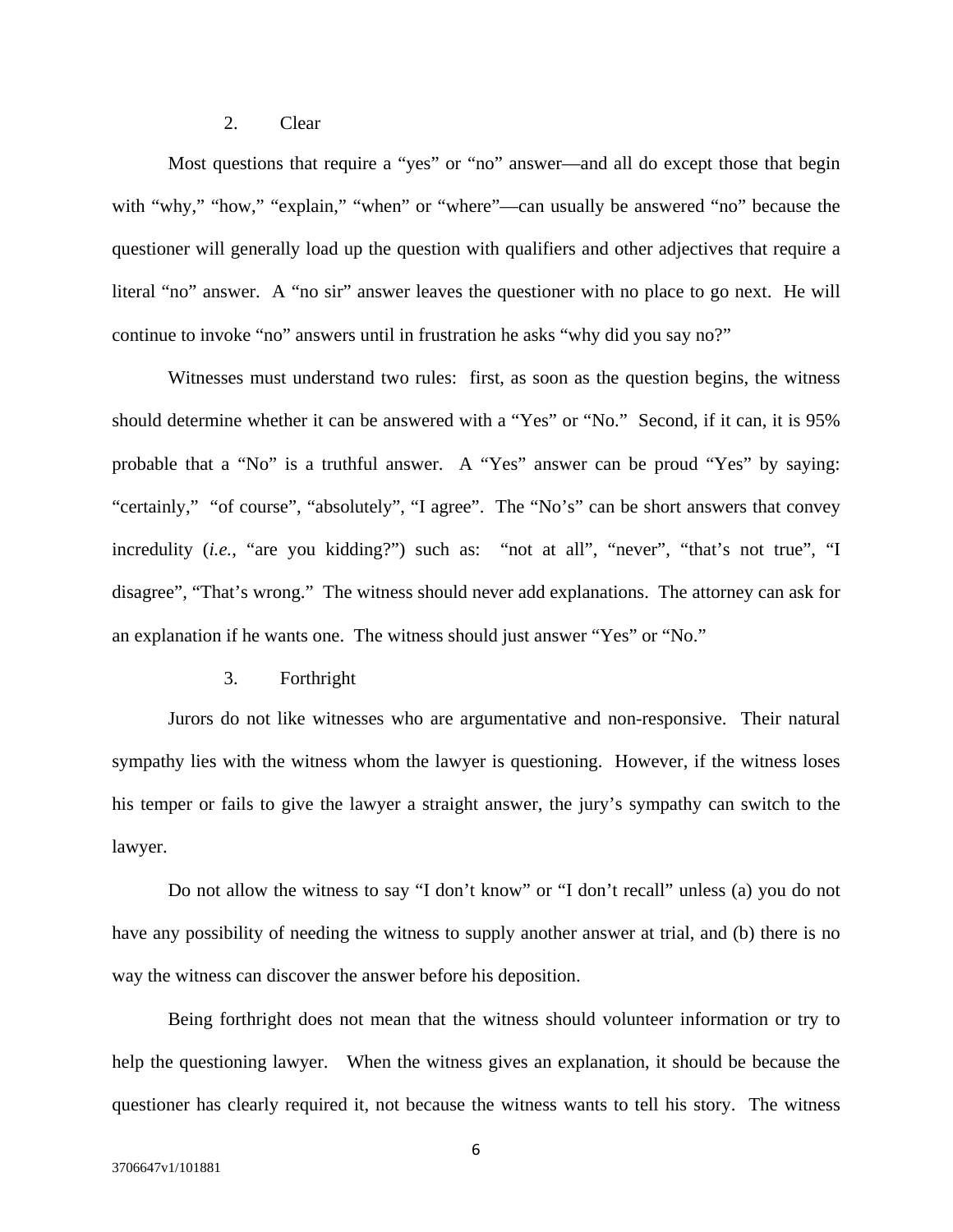should make the questioner do his job. It is the lawyer's job to ask for information. Let him do his job.

You must convince the witness that his deposition will be great if it is a non-event when the questioner passes the witness. A witness cannot "win" a deposition, but only lose or cause it to be a non-event. The witness must be persuaded that you will not only tell his story at time of trial, but give him an opportunity to do so during direct at trial or even during your deposition questions. The deposition is not his day in court. He must also not be impatient with a questioner who asks stupid or wrong questions.

There is nothing wrong with a "yes sir" answer, but before your witness gives that answer, be sure the witness understands he must agree with all adjectives in the question. A "maybe" or "perhaps" or "it could have happened" will be read by the jury as a "yes," so if the witness truly believes that "yes" is honest, then that should be his answer. All answers should be given a positive tone. If the deponent is embarrassed by his answer, an "of course" is a better answer than "yes" or "that may be true." The more positive the "no" or "yes," the more likely a jury will believe that it helps rather than hurts the deponent's case.

Some lawyers encourage witnesses to be uninformed. This is a mistake. Jurors expect witnesses to have done their homework; expect a crisp memory of important facts; expect that a witness who doesn't know will at least suggest how to find out. Of course, there will be times when the witness must honestly say "I don't know" or "I don't recall that," even if there is some danger that the jury will read that answer as a "yes." But no witness should overdo this or be coached to do it. And if a witness must do it, the witness should try to help the questioner determine how he can find an answer to the question. This is the sole exception to the general rule not to volunteer information that has not been asked for by the opposing lawyer.

7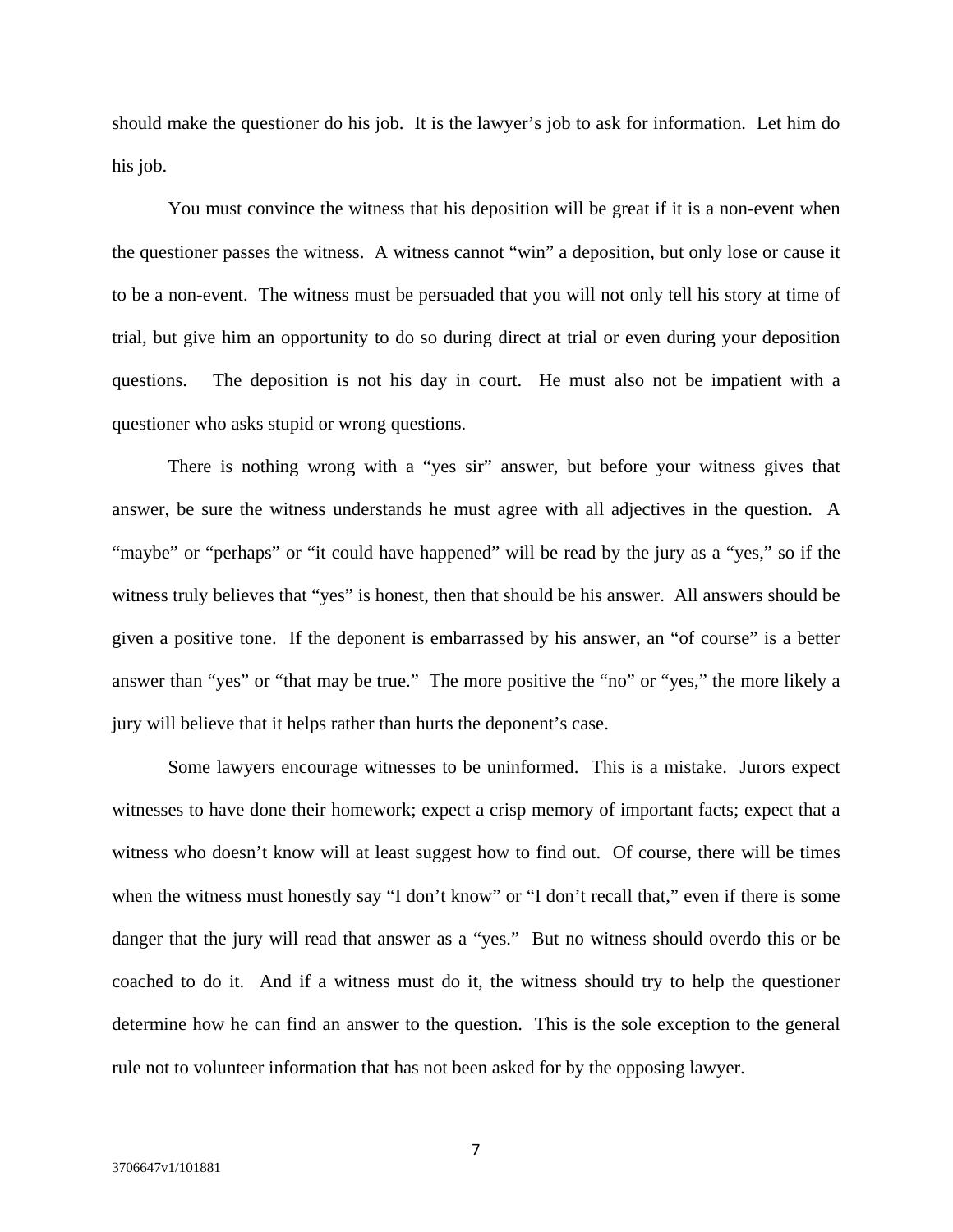### **D. Prepare for cross examination**

# 1. Different questioner styles

There are many different styles of questioning attorneys. If you know who is taking the deposition and have seen him or her question before, review his or her style with the witness.

If not, review all the different styles and the pitfalls of each. Friendly questioners try to lull the witness into having a conversation, which relaxes the witness into using inexact language, filling silence and volunteering information. Angry questioners try to get the witness riled up so that their brains to do not work as well and they say something stupid. Befuddled questioners hope that their innocence leads the witness into inadvertently conceding a point she shouldn't. Summarizing questioners try to restate the deponent's answers using words that sound better for his case.

# 2. Conduct a mock-cross

Preparing for cross examination takes practice. Do not give the witness a handout that explains what a deposition is and think he gets it. No witness is ready until you have taken him through several sessions of mock cross examination.

If the witness preparation is covered by a privilege, then you should have video equipment present and should either ask or have a colleague ask the witness some tough questions. Before you videotape the witness, you should yourself play the role of the witness and have someone question you. Witnesses learn best from watching an expert do it, and you will save a lot of time, if you show the witness how before you start taping him. Do not forget to use the hardest questions memo for cross fodder.

Do not video the witness for more than 10-15 minutes at a time, or you may only engrain bad habits. After each segment, critique the style of what you hear. Some witnesses need to watch each segment twice to really understand. For example, you may play a clip and say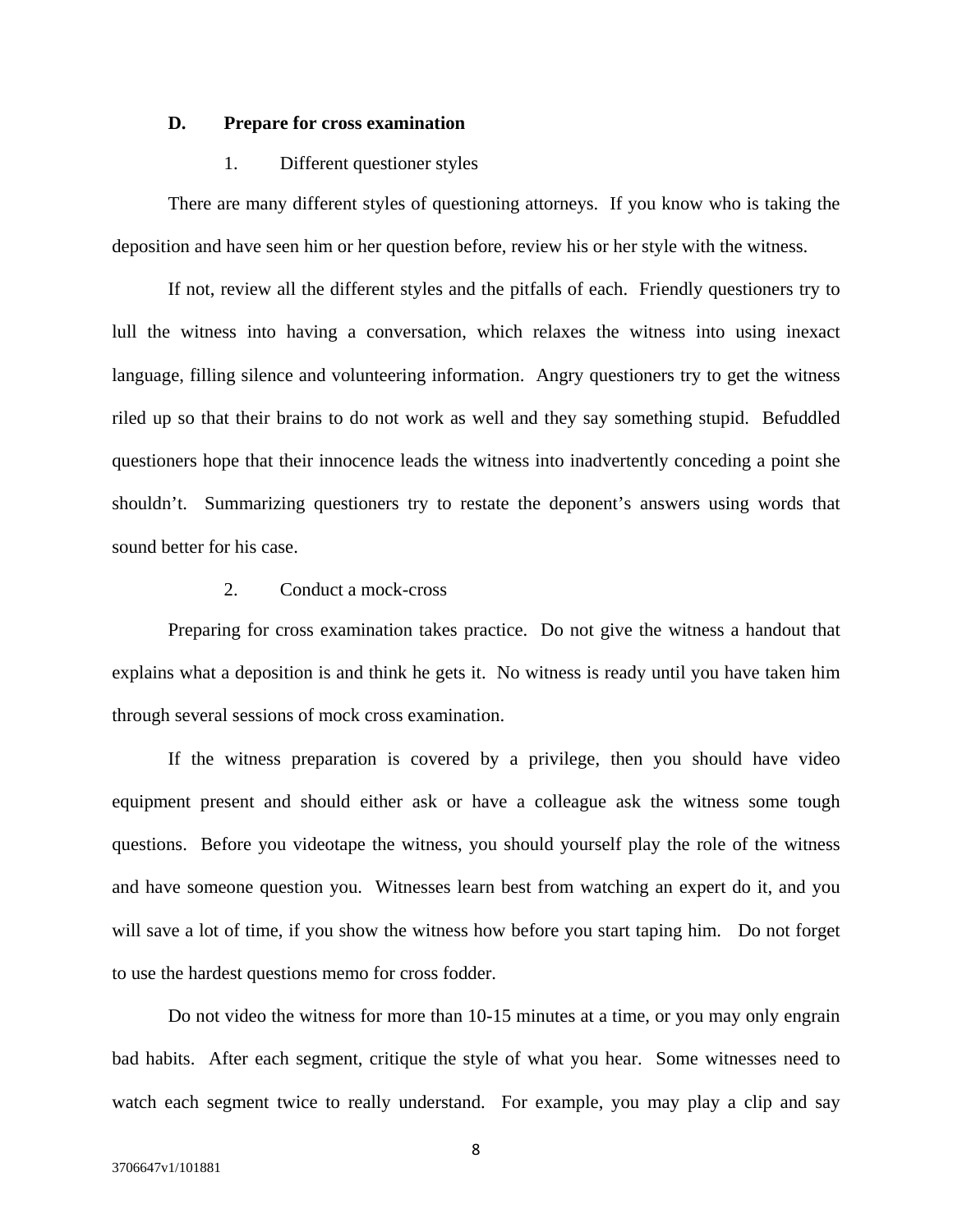"you're mumbling at the end of your answer, and rocking back and forth in a distracting and discomforting way." However, it may take a second watch of the clip for the witness to really understand the critique as applied to her performance.

Doing a mock cross also gives the witness comfort as to odd procedures. For example, the witness can hear how objections are made, understand why there needs to be a pause between the question and answer to allow for an objection, understand privilege assertions.

## **E. Prepare a redirect**

The most serious mistake the deposition defender makes is to forego the opportunity to question her own witness, even if only for ten minutes or less. It is rare when you can be certain your own witness will be called live at trial. And even if you are certain this will be the case, there are still many good reasons to ask your own questions:

(a) Bad answers will be quoted in dispositive motions. It is better to have clarifying deposition testimony than to rely on a counter-affidavit.

(b) Helpful videotaped deposition testimony obtained through your own questions can be used for counter designations and/or mock trials.

(c) Sometimes you don't want to have to bring a witness to trial.

Doing a short redirect also often catches opposing counsel off guard: the hour is late and he is anxious to catch a plane home. So don't get lazy and miss the golden opportunity.